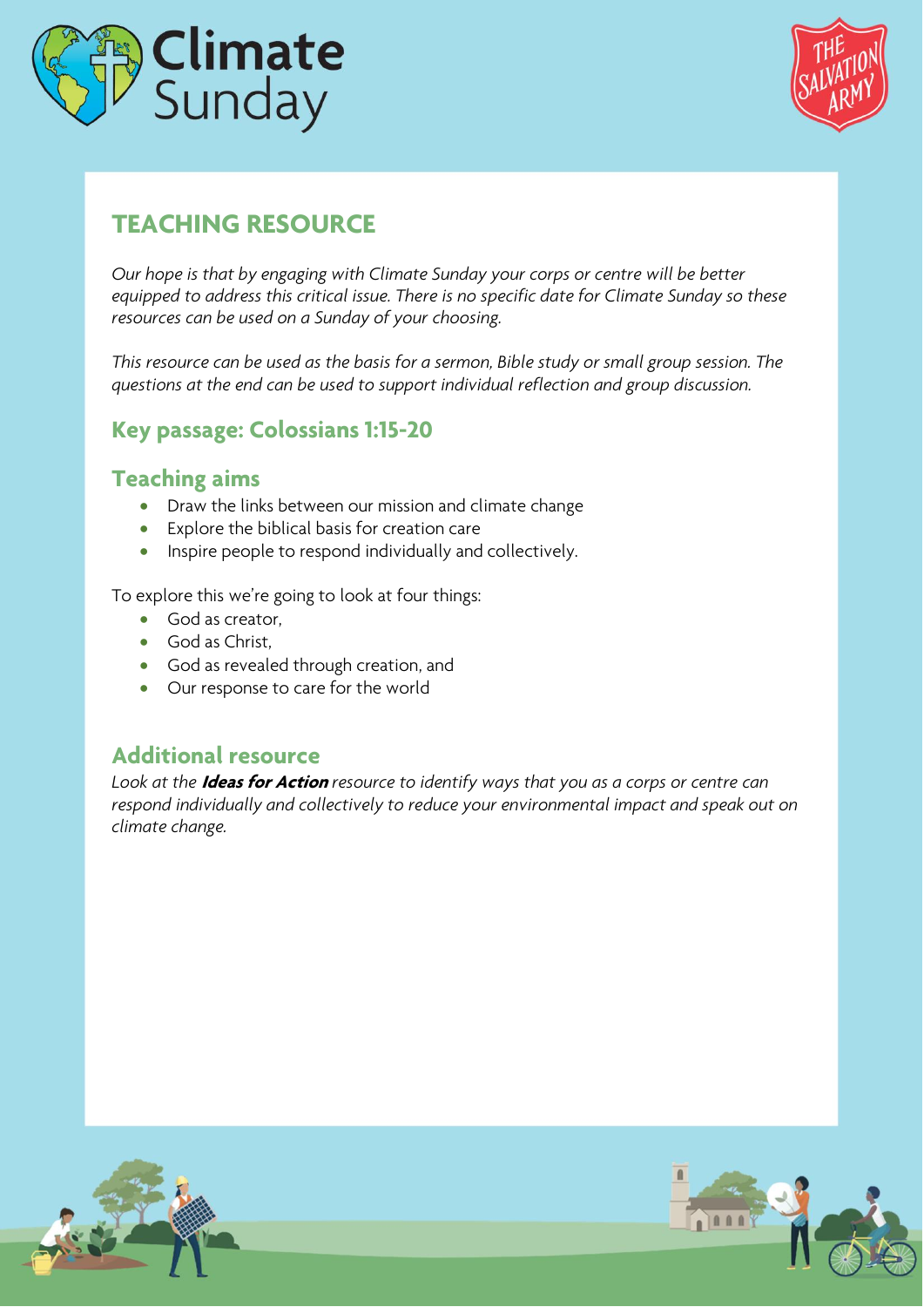



#### **Introduction**

We are living in a time of crisis for the natural world. Climate change is accelerating and creatures and plants are dying out at an alarming rate<sup>1</sup>. The increase in carbon emissions is causing temperatures to rise and increasing the number and intensity of extreme weather  $events<sup>2</sup>$ . .

We have known this for a while, and although progress has been made in some areas, there is much more that needs to be done to limit climate change and protect wildlife. This is partly down to humanity's overconsumption of the world's finite resources. We are also generally more disconnected from the natural world and its rhythms than ever before.

As Christians, we follow a God who created this world and cares deeply for it. In this passage we see echoes of what Paul says in Ephesians 1:10 (*NIV*), that God's mission is '*to bring unity to all things in heaven and on earth under Christ.'*

The more we can grasp this, the more it can inform our missional activities. Then as disciples and the body of Christ it will help us bring a greater unity between God, ourselves, our communities and the wider creation.

# **CREATOR**

### **'God created everything in the heavenly realms and on earth' v 16 (NLT)**

'We must always remember that we worship not only the God who is Saviour, but also the God who is Creator, who has created a material world that contains God's life-breath.'

*– Ruth Valerio*

- The Psalms in particular are full of praise for our creator God and his creation.
- *'The Lord is good to all; he has compassion on all he has made'* (Psalm 145:9 *NIV*). This is the God whose character humanity is to reflect.
- God didn't just become creator on a short-term contract for six days, before taking up his position as ruler to be worshipped and feared. It is an integral part of God's unchanging character and presence.

<sup>1</sup> <https://www.un.org/sustainabledevelopment/blog/2019/05/nature-decline-unprecedented-report/> 2 <https://www.metoffice.gov.uk/weather/climate-change/effects-of-climate-change>



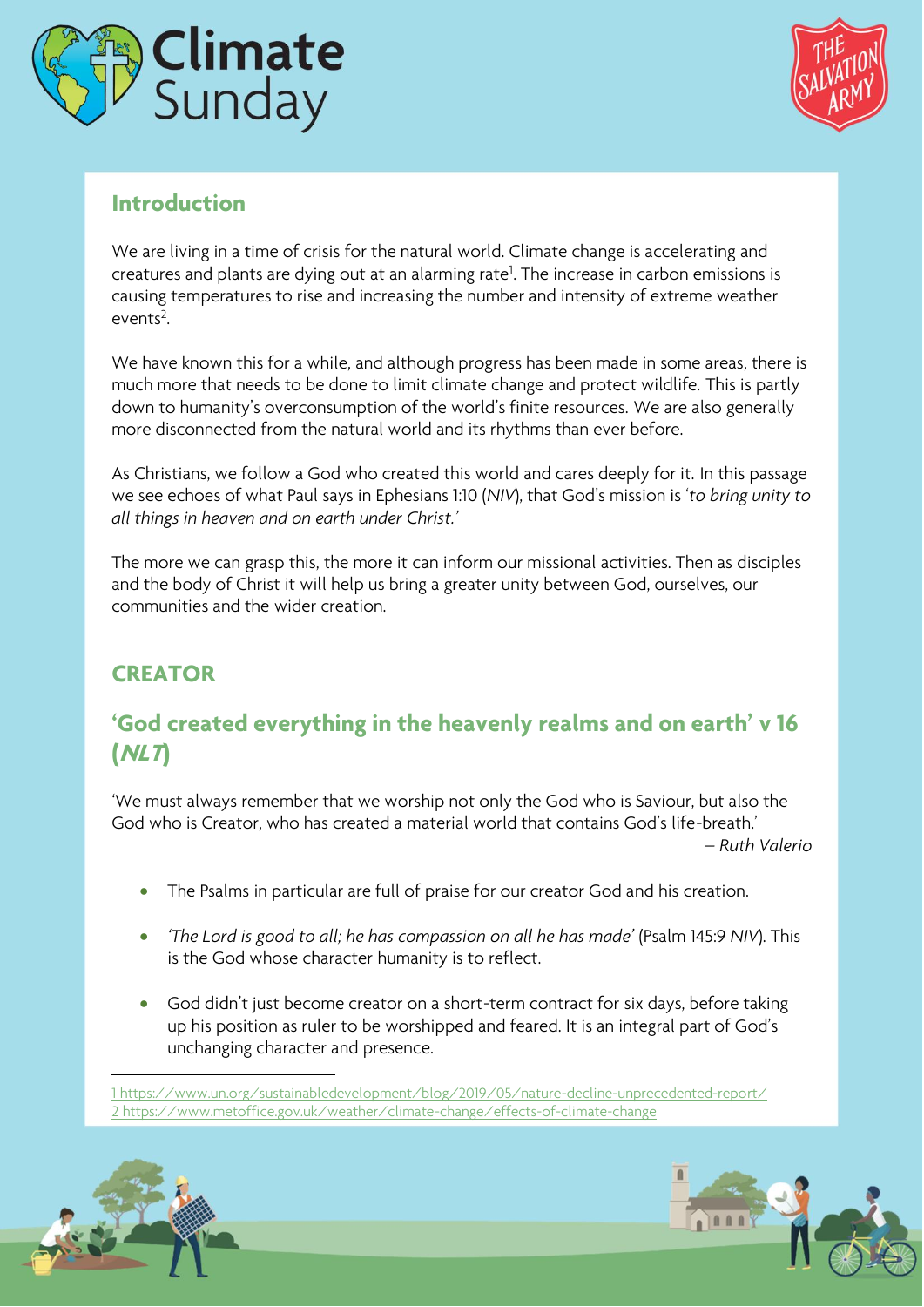



- *'God's voice in nature is ceaseless and enduring. God's speech is the invisible pulse which ceaselessly imparts vitality to all existence.'* – Rabbi Jonathan Wittenberg
- Our creator God built in a rhythm and a cycle into creation. It is not static, it is always growing and changing, feeding and being fed, dying and bringing new life.
- If we want to experience the fulness of God's love and grace, and help others experience it too, then we need to celebrate and reflect that our God is Creator, and he offers this compassion to all of creation.
- *'Then God said, "Let us make human beings in our image, to be like us"'* (Genesis 1:26 *NLT*). *The Message* describes it as *'reflecting our nature'*. If we are to take this seriously, how are we reflecting God's nature in the way that we take care of the world around us? How is this evident in our mission activities as disciples, and as a church?

'There is a need to rebuild our relationship with our planet so that we might rebuild our relationship with its creator.'

*– Ruth Valerio*

#### **CHRIST**

### **'He existed before anything was created and is supreme over all creation' v15 (NLT)**

'One of the early Christians said there are three dimensions to the cross – the vertical, which is about reconciliation with God; the horizontal, which is about reconciliation to other humans; and finally the cross is firmly planted into the earth, which calls us to reconcile with creation.'

*– Shane Claiborne*

- This passage shows Christ as the source, sustainer *and* saviour; who came to *reconcile* and *restore; w*ho is *holding all things together* (v17).
- Christ was rooted in creation from the beginning, and he embodied that when he came to Earth.



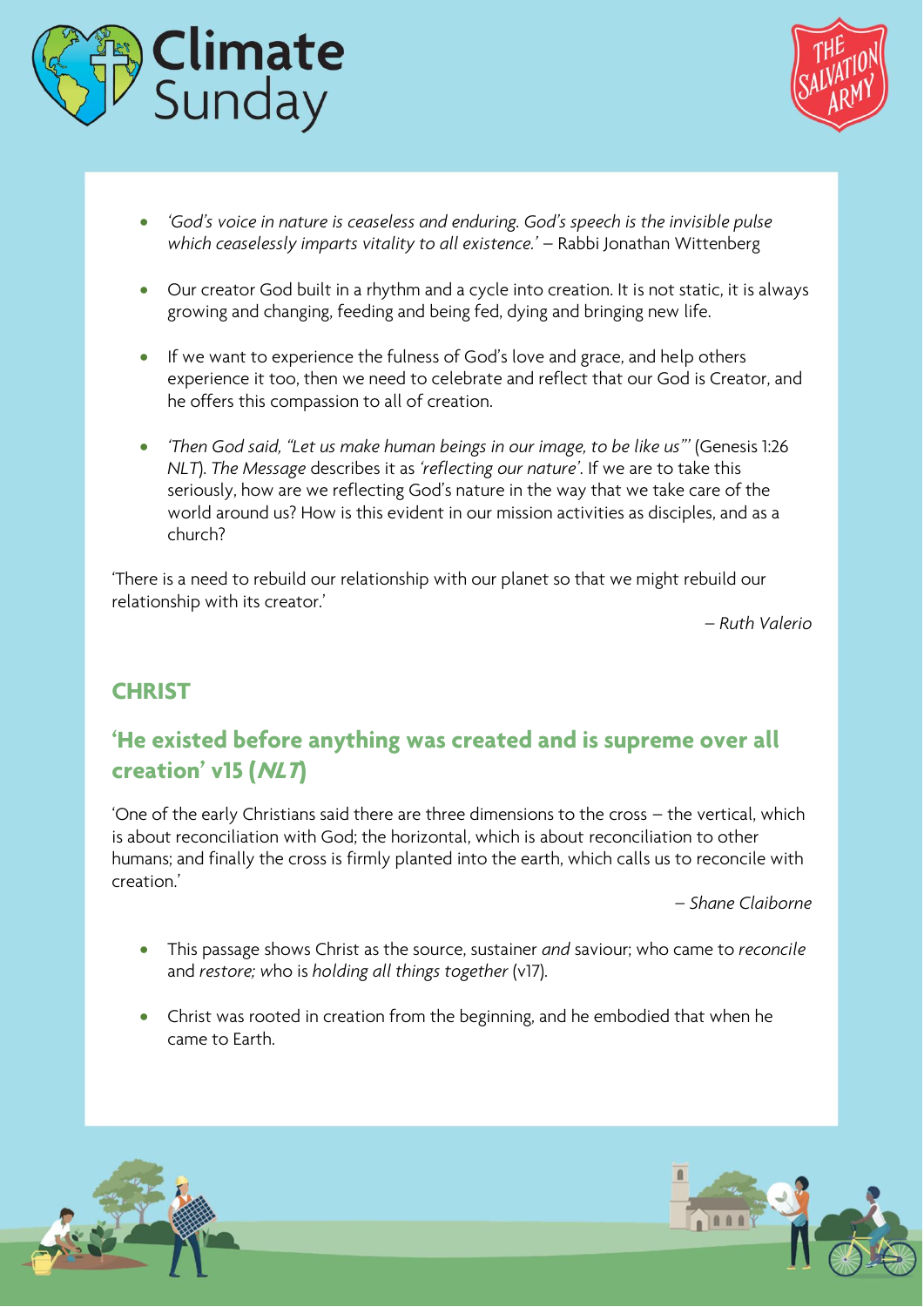



- Jesus shows a deep attentiveness to the natural world. His parables reference fig trees, foxes and flowers. He urged the disciples to consider the birds and flowers (Matthew 6:25–34); and in the wilderness Jesus is described as being 'with the wild animals' (Mark 1:13).
- He didn't seek to have dominion over the natural world. In fact, he modelled a different way of ruling to that which people expected. This isn't just true of his kingship over humanity, but over all of creation.
- Are we as connected to nature in our modern, 21st-century lives as Jesus? As his followers, how are we following his example? How can we help to reconcile and restore our broken climate?
- We often think of what it means as Christians to 'take up our cross and follow him' how might we also plant this cross firmly into the earth, and help to reconcile ourselves with creation too?

#### **CREATION**

# **'And through him God was pleased to reconcile to himself all things' v20 (NRSVA)**

'The world communicates important messages about God to us … creation is his first chosen means of telling us about himself.'

*– Dave Bookless*

- We see God revealed in creation in so many ways, both big and small, dramatic and subtle, *visible and invisible.* We see evidence of his beauty, creativity and diversity in the way these are shown through the variety of life *in earth and sky and sea*.
- In creation we see a blueprint of God's harmonious plan for his Kingdom where everything can find its place and is interdependent on those around it.
- We also see the way that our destructiveness can disrupt this harmony and put it off balance. This is at the root of the current climate crisis.
- Our plundering of the world's resources is changing ecosystems, putting human and non-human life at risk.



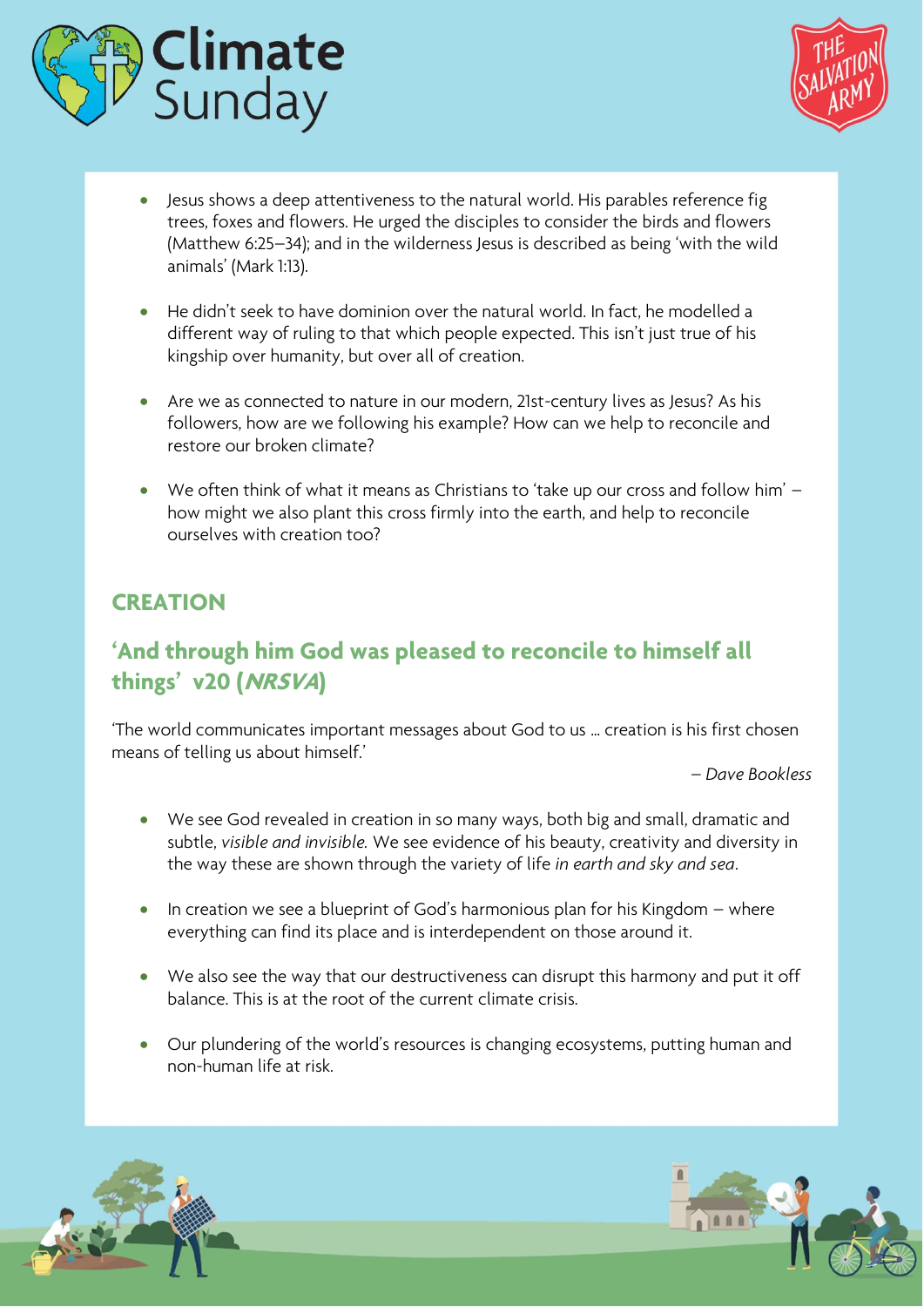



• However, we see that God's plan is for all of this to be reconciled to him. We have this hope, but as reflections of his image we need to be helping to bring about this reconciliation.

### **RESPONSE - CARE**

# **'The Lord God took the man and put him in the Garden of Eden to work it and take care of it.' Genesis 2:15 (NIV)**

*'The whole creation is waiting in eager longing … for God's children to be revealed: in other words, for the unveiling of those redeemed humans through whose stewardship creation will at last be brought back into that wise order for which it was made.'* – NT Wright

- Current trends are leading us towards 3-5 centigrade of warming by the end of this century.<sup>3</sup>
- At the UN Climate Conference in Paris in 2015 countries pledged to aim to limit warming to 1.5 centigrade – but commitments made to achieve this don't yet go far enough.
- The Intergovernmental Panel on Climate Change (IPCC) says achieving this requires 'rapid, far-reaching and unprecedented changes in all aspects of society.'<sup>4</sup>
- We need to be on track by 2030, or exceeding 1.5C will be all but inevitable.
- If we want to reconnect with God, not just as saviour but as creator, as the source and sustainer of *all things*, then we need to consider how we treat our natural world.
- We need to recapture a view of creation as a reflection of God's beauty and majesty.
- We need to find ways to re-root ourselves in God's character and reflect this in our actions as followers of Christ and as churches.

*'Christian mission cannot exclude our primal human mission, which was to exercise godly rule over creation by serving and keeping it (Genesis 1:26-28 combined with Genesis 2:15).'* – Chris Wright.

3 <https://www.un.org/en/climatechange/science/key-findings>

<sup>4</sup> [https://www.ipcc.ch/2018/10/08/summary-for-policymakers-of-ipcc-special-report-on-global-warming-of-](https://www.ipcc.ch/2018/10/08/summary-for-policymakers-of-ipcc-special-report-on-global-warming-of-1-5c-approved-by-governments/)[1-5c-approved-by-governments/](https://www.ipcc.ch/2018/10/08/summary-for-policymakers-of-ipcc-special-report-on-global-warming-of-1-5c-approved-by-governments/)



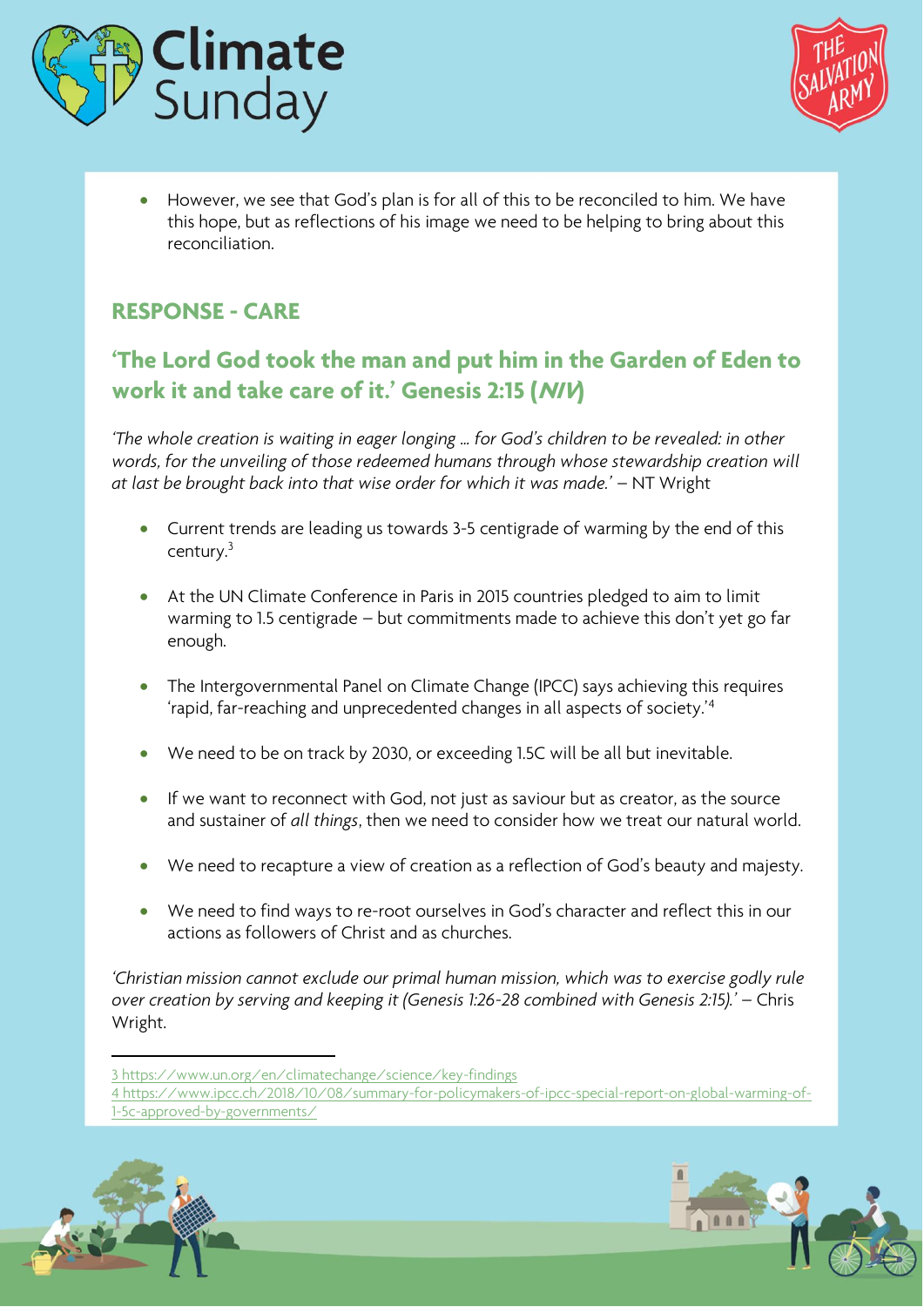



## **QUESTIONS**

#### **For personal reflection and discussion**

#### **God's care for creation**

- How often do you think of God as creator? What examples can you think of which highlight God's creativity? What does this tell us about God's character? How can we emulate this as people 'made in his image'?
- When have you experienced the presence of God in nature? What was it about the setting that revealed God? What was it you discovered about him in these moments?
- How can doing more to care for creation help us connect with God and deepen our relationship with him?
- What would a world where all things in heaven and earth are united under Christ look like?

#### **Creation care and mission**

- To what extent does the care of creation fit into your understanding of mission? Has this always been the case? If not, what changed?
- How much do you think non-Christians in your circles see climate change as something the Church cares about? How might this limit their understanding of God and the gospel?
- Why do you think tackling climate change is important for The Salvation Army? How does it fit with our values and beliefs?
- *'Go into all the world and proclaim the good news to the whole creation'* (Mark 16:15 *NRSVA*) – how might we need to change our idea of evangelism to do this?

#### **Your response**

• How could you as a Christian/group/corps/centre take care of creation more seriously as part of your missional activities?